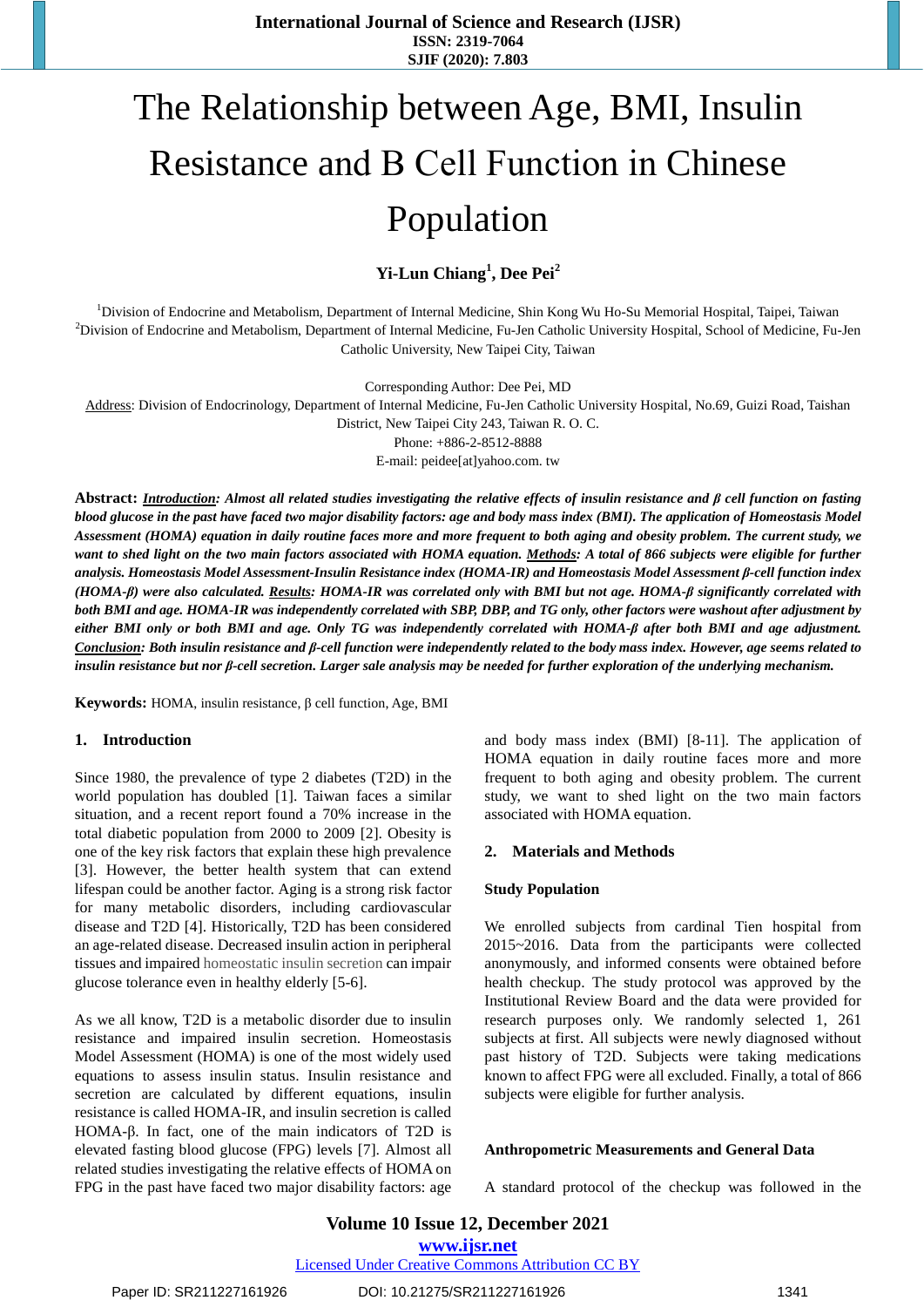hospital. The senior nursing staff in the clinic used a questionnaire to obtain the subject's medical history, including any current medications. Then, complete physical examinations were performed. Waist circumference (WC) was measured horizontally at the level of the natural waist, which was identified as the level at the hollow molding of the trunk when the trunk was laterally concave. BMI was calculated as the subject's body weight (kg) divided by the square of the subject's height (m). Both systolic blood pressure (SBP) and diastolic blood pressure (DBP) were measured by the nursing staff using a standard mercury sphygmomanometer fitted on the right arm of each subject when seated. Laboratory measurements after the subject fasted for 10 hours, blood samples were drawn from the antecubital vein for biochemical analysis. Plasma was separated from blood within 1 hour and stored at-30℃ and analyzed for FPG and lipid profiles. The FPG was detected using a glucose oxidase method (YSI 203 glucose analyzer, Scientific Division, Yellow Springs Instruments, Yellow Springs, OH). Insulin was measured by using automated analyzer. Total cholesterol and triglycerides (TG) were measured using the dry, multilayer analytical slide method in the Fuji Dri-Chem 3000 analyzer (Fuji Photo Film, Minato-Ku, Tokyo, Japan). Serum high-density lipoprotein (HDL) and low-density lipoprotein (LDL) concentration were analyzed using an enzymatic cholesterol assay following dextran sulfate precipitation. Homeostasis Model Assessment-Insulin Resistance index (HOMA-IR) and Homeostasis Model Assessment β-cell function index (HOMA-β) were also calculated.

### **Statistical Analysis**

The data in this study are presented as mean  $\pm$  standard deviation. Correlations between factors were evaluated by Pearson correlation. In order to evaluate the independent factors, multiple logistic regression was applied. A p-value (two-sided) < 0.05 was considered to be significant. All statistical analyses were performed by using SPSS 23.0 software (SPSS Inc., Chicago, IL).

# **3. Results**

Demographic data of study subjects with normal glucose, impaired glucose tolerance and T2D were shown in the table 1. Generally, factors with HOMA, body weight (BMI and WC), lipidemia (HDL, LDL, TG) and blood pressure were worse in T2D patients than normal control. HOMA-IR was correlated with all parameters without age. Similarly, HOMA-β significantly correlated with all parameters without LDL (table 2). In this table we can see that BMI was correlated with both HOMA-IR and HOMA-β. The age was only associated with HOMA-β. We further analysis the associated factors by adjusting BMI and age. HOMA-IR was independently correlated with SBP, DBP, and TG only, other factors were washout after adjustment by either BMI only or both BMI and age. This result can be consistent with the simple correlation result that HOMA-IR was not correlated with aging. However, only TG was independently correlated with HOMA-β after both BMI and age adjustment.

# **4. Discussion**

In our study, we found insulin resistance and β-cell function were both related to the glucose level and BMI. However, the age was related to β-cell function but nor insulin resistance. Moreover, insulin resistance and β-cell function were independently related to TG level. Insulin resistance correlated one more factor, the blood pressure. The results let us to know the clear relationships between age, BMI, insulin resistance and β-cell function.

Obesity is not always associated with insulin resistance. However, most people with insulin resistance are obese or overweight [12]. Therefore, obesity is a fundamental risk factor for insulin resistance. Possible causes of obesity, dysfunction of lipid organs, and metabolic disorders due to altered fat metabolism by imbalance in ROS production, antioxidant protection and chronic fat-free inflammation [13-14]. Tissue is also an important regulator of insulin sensitivity [15-16]. Excessive ROS can exacerbate inflammation and directly affect insulin signaling in the system's complex nutrients and nutrient networks, insulin-targeted tissues [15-16].

Adipose tissue is an important metabolic organ that stores excess nutrients in TG form, releases fatty acids on an empty stomach, and acts as an energy source for peripheral tissues in a constitutive state. Obesity can induce insulin resistance, during which immune cells permeate primarily white adipose tissue, liver and other metabolic organs and are released into the circulatory system. Cytokine levels in obesity are not very high and the most studied obesity inflammatory factors are TNFα, interleukin 6, interleukin 17 and CCL-2 [17-18].

Adipose tissue macrophages play important roles in obesity-related inflammation and insulin resistance. Macrophages increase in adipose tissue during aging [19]. Aging is a process in which the body gradually loses its physical integrity, impairing long-term function and leading to death. Aging is always associated with metabolic dysfunction, including obesity and insulin resistance. Recent studies have shown that aging-related insulin resistance is associated with immune-senescence and inflammatory-aging [20-22].

Chronic mild inflammation under hyperlipidemia is known to play an important role in the development of lipotoxicity and pancreatic cell abnormalities [22-23]. Obesity and diet improved the expression of androsine in adipose tissue, the proposed T2D contributor [24]. Basal hyperinsulinemia is primarily due to a moderate contribution of increased insulin secretion and decreased insulin scavenging rates related to body weight. Postprandial hyperinsulinemia in overweight is primarily due to secretion, whereas postprandial hyperinsulinemia in obese subjects is primarily due to a reduced cleaning rate. Therefore, postprandial insulin secretion cannot completely solve the problem of weight-dependent insulin resistance in non-diabetic obese patients [25].

**Volume 10 Issue 12, December 2021 www.ijsr.net**

# Licensed Under Creative Commons Attribution CC BY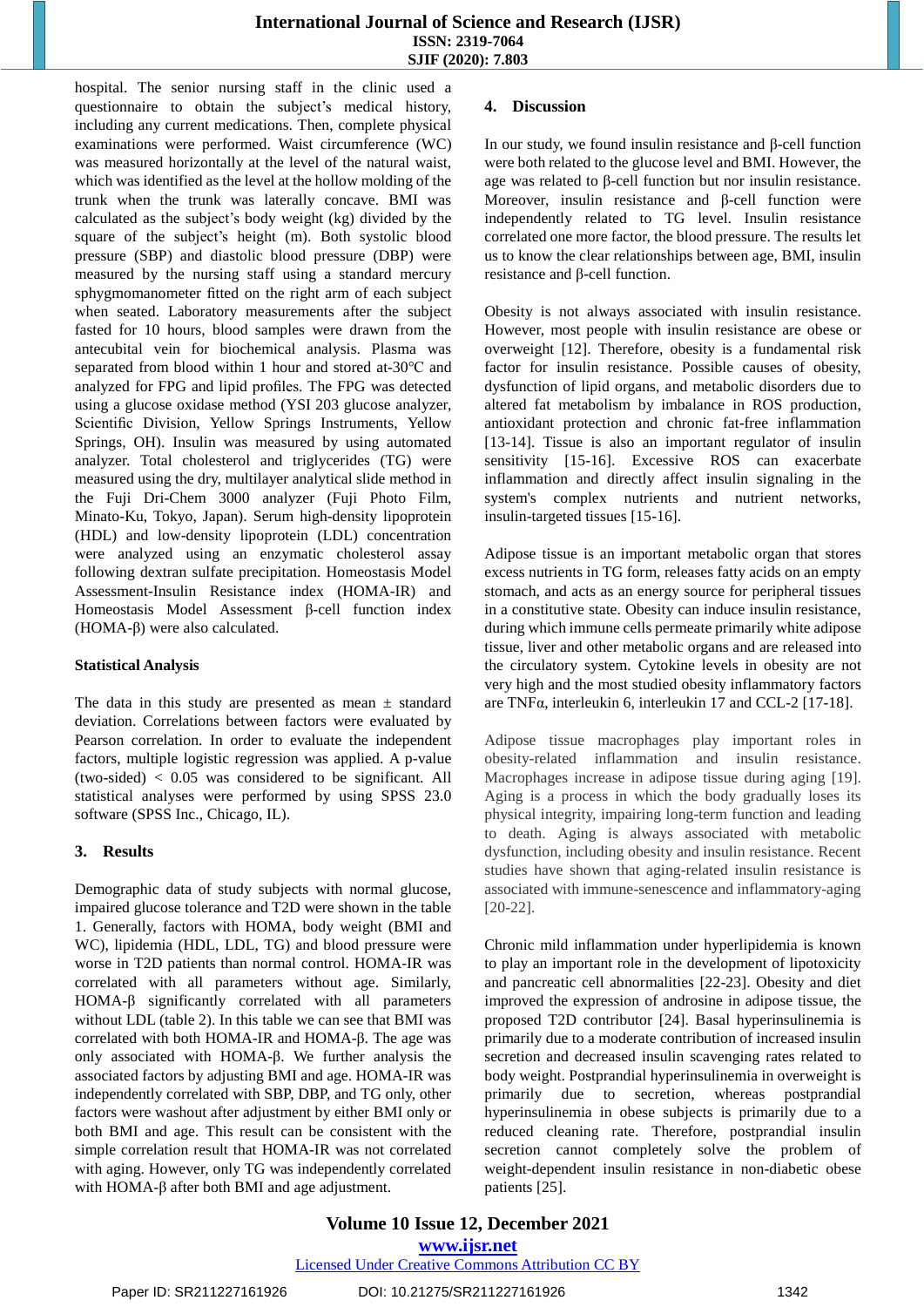Hypersensitivity to glucose and damaged cellular properties act as a dysfunction phenotype shared between aged and diabetic mouse β cells. Increases the expression of Nmnat2 (cytoplasmic NAD synthase), which induces a hyperactive glycolysis response are the common features of aging and diabetic β-cells [26]. In the rodent model, aging has been shown to increase insulin secretion [27], which is epigenetic activation of β-cell function [28], decreased KATP channel conductivity [29], and p16-mediated cellular senescence [30]. Beta cells have been shown to enter the refractory period post-replication, and the period of the refractory period increases with age and can last up to several months in older rodents which indicate that aging can lead to changes that inhibit β-cell proliferation [31].

There are several limitations in the current study need to be addressed: First, this is a cross sectional observation study. No longitudinal follow-up was applied for the cause-relationship clarify. In addition, the study population was not large enough for a national wide representative population study. However, the total of 866 subjects in the current study can still provide some informative conclusion. At last, no gender specific analysis was done and the only Han Chinese were included in the current study. However, the aging and obesity may be similar in both gender and we thought this study could still provide some informative results.

In conclusion, both insulin resistance and β-cell function were independently related to the BMI. However, age seems related to insulin resistance but nor β-cell secretion. Larger sale analysis may be needed for further exploration of the underlying mechanism.

# **5. Funding Resources**

This study was supported by a research grant of PL-201808003-V from the Fu Jen Catholic University Hospital and 108-SKH-ADR-012 from the Shin Kong Wu Ho-Su Memorial Hospital, Taipei, Taiwan.

# **References**

- [1] Global report on diabetes https://www.who.int/diabetes/global-report/en/ (Accessed date: 06-Apr-2016)
- [2] Li HY, Jiang YD, Chang CH, Chung CH, Lin BJ, Chuang LM. Mortality trends in patients with diabetes in Taiwan: a nationwide survey in 2000-2009. J Formos Med Assoc.2012 Nov; 111 (11): 645-50.
- [3] Wilmot EG, Davies MJ, Yates T, Benhalima K, Lawrence IG, Khunti K. Type 2 diabetes in younger adults: the emerging UK epidemic. Postgrad Med J.2010 Dec; 86 (1022): 711-8.
- [4] Chia CW, Egan JM, Ferrucci L. Age-Related Changes in Glucose Metabolism, Hyperglycemia, and Cardiovascular Risk. Circ Res.2018 Sep 14; 123 (7): 886-904.
- [5] Basu R, Breda E, Oberg AL, Powell CC, Dalla Man C,

Basu A, Vittone JL, Klee GG, Arora P, Jensen MD, Toffolo G, Cobelli C, Rizza RA. Mechanisms of the age-associated deterioration in glucose tolerance: contribution of alterations in insulin secretion, action, and clearance. Diabetes.2003 Jul; 52 (7): 1738-48.

- [6] De Tata V. Age-related impairment of pancreatic Beta-cell function: pathophysiological and cellular mechanisms. Front Endocrinol (Lausanne).2014 Sep 3; 5: 138.
- [7] American Diabetes Association. Diagnosis and classification of diabetes mellitus. Diabetes Care.2010 Jan; 33 Suppl 1 (Suppl 1): S62-9.
- [8] Bloomgarden ZT. Insulin resistance: current concepts. Clin Ther.1998 Mar-Apr; 20 (2): 216-31; discussion 215.
- [9] Chiu KC, Cohan P, Lee NP, Chuang LM. Insulin sensitivity differs among ethnic groups with a compensatory response in beta-cell function. Diabetes Care.2000 Sep; 23 (9): 1353-8.
- [10] Lopez X, Bouché C, Tatro E, Goldfine AB. Family history of diabetes impacts on interactions between minimal model estimates of insulin sensitivity and glucose effectiveness. Diabetes Obes Metab.2009 Feb; 11 (2): 123-30.
- [11] Akehi Y, Oketa A, Mitsuyoshi Y, Yoshida R, Ohkubo K, Yamashita T, kawashima H, Anzai K, Ono J. [The effects of age on insulin sensitivity and insulin secretion in Japanese subjects with normal glucose tolerance]. Rinsho Byori.2007 Oct; 55 (10): 901-5.
- [12] Olefsky JM, Glass CK. Macrophages, inflammation, and insulin resistance. Annu Rev Physiol.2010; 72: 219-46.
- [13] Hoffman RP, Armstrong PT. Glucose effectiveness, peripheral and hepatic insulin sensitivity, in obese and lean prepubertal children. Int J Obes Relat Metab Disord.1996 Jun; 20 (6): 521-5.
- [14] Martin BC, Warram JH, Krolewski AS, Bergman RN, Soeldner JS, Kahn CR. Role of glucose and insulin resistance in development of type 2 diabetes mellitus: results of a 25-year follow-up study. Lancet.1992 Oct 17; 340 (8825): 925-9.
- [15] Sandoval D, Cota D, Seeley RJ. The integrative role of CNS fuel-sensing mechanisms in energy balance and glucose regulation. Annu Rev Physiol.2008; 70: 513-35.
- [16] Elmquist JK, Coppari R, Balthasar N, Ichinose M, Lowell BB. Identifying hypothalamic pathways controlling food intake, body weight, and glucose homeostasis. J Comp Neurol.2005 Dec 5; 493 (1): 63-71.
- [17] DeFronzo RA, Ferrannini E, Hendler R, Felig P, Wahren J. Regulation of splanchnic and peripheral glucose uptake by insulin and hyperglycemia in man. Diabetes.1983 Jan; 32 (1): 35-45.
- [18] Tang C, Naassan AE, Chamson-Reig A, Koulajian K, Goh TT, Yoon F, Oprescu AI, Ghanim H, Lewis GF, Dandona P, Donath MY, Ehses JA, Arany E, Giacca A. Susceptibility to fatty acid-induced β-cell dysfunction is enhanced in prediabetic diabetes-prone biobreeding rats: a potential link between β-cell lipotoxicity and

# **Volume 10 Issue 12, December 2021**

**www.ijsr.net**

Licensed Under Creative Commons Attribution CC BY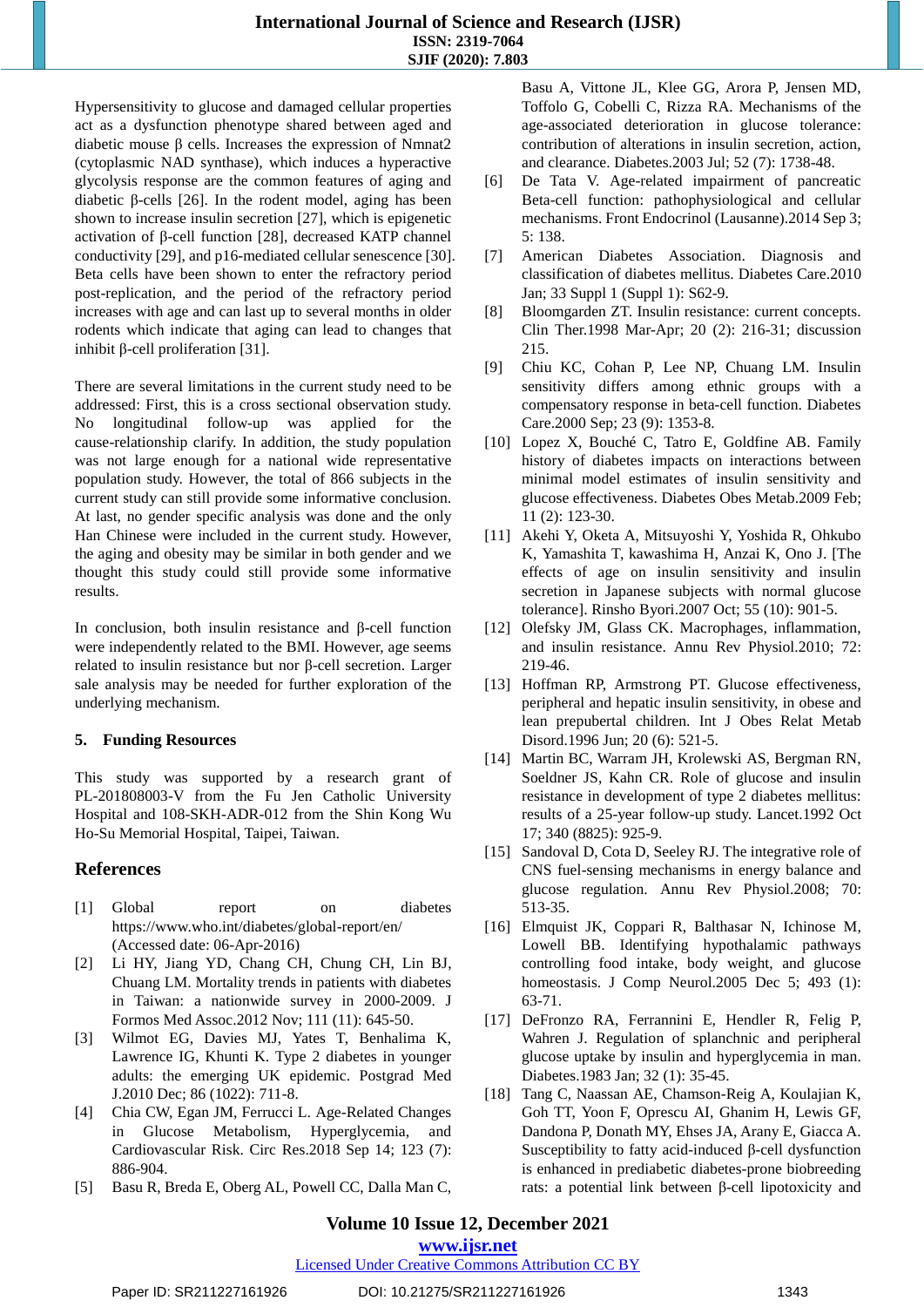islet inflammation. Endocrinology.2013 Jan; 154 (1): 89-101.

- [19] Lu B, Huang L, Cao J, Li L, Wu W, Chen X, Ding C. Adipose tissue macrophages in aging-associated adipose tissue function. J Physiol Sci.2021 Dec 4; 71 (1): 38.
- [20] Franceschi C, Campisi J. Chronic inflammation (inflammaging) and its potential contribution to age-associated diseases. J Gerontol A Biol Sci Med Sci.2014 Jun; 69 Suppl 1: S4-9.
- [21] Fülöp T, Dupuis G, Witkowski JM, Larbi A. The Role of Immunosenescence in the Development of Age-Related Diseases. Rev Invest Clin.2016 Mar-Apr; 68 (2): 84-91.
- [22] Rea IM, Gibson DS, McGilligan V, McNerlan SE, Alexander HD, Ross OA. Age and Age-Related Diseases: Role of Inflammation Triggers and Cytokines. Front Immunol.2018 Apr 9; 9: 586.
- [23] Böni-Schnetzler M, Boller S, Debray S, Bouzakri K, Meier DT, Prazak R, Kerr-Conte J, Pattou F, Ehses JA, Schuit FC, Donath MY. Free fatty acids induce a proinflammatory response in islets via the abundantly expressed interleukin-1 receptor I. Endocrinology.2009 Dec; 150 (12): 5218-29.
- [24] Romere C, Duerrschmid C, Bournat J, Constable P, Jain M, Xia F, Saha PK, Del Solar M, Zhu B, York B, Sarkar P, Rendon DA, Gaber MW, LeMaire SA, Coselli JS, Milewicz DM, Sutton VR, Butte NF, Moore DD, Chopra AR. Asprosin, a Fasting-Induced Glucogenic Protein Hormone. Cell.2016 Apr 21; 165 (3): 566-79.
- [25] Erdmann J, Mayr M, Oppel U, Sypchenko O, Wagenpfeil S, Schusdziarra V. Weight-dependent differential contribution of insulin secretion and clearance to hyperinsulinemia of obesity. Regul

Pept.2009 Jan 8; 152 (1-3): 1-7.

- [26] Murao N, Yokoi N, Takahashi H, Hayami T, Minami Y, Seino S. Increased glycolysis affects β-cell function and identity in aging and diabetes. Mol Metab.2021 Dec 3: 101414.
- [27] Almaça J, Molina J, Arrojo E Drigo R, Abdulreda MH, Jeon WB, Berggren PO, Caicedo A, Nam HG. Young capillary vessels rejuvenate aged pancreatic islets. Proc Natl Acad Sci U S A.2014 Dec 9; 111 (49): 17612-7.
- [28] Avrahami D, Li C, Zhang J, Schug J, Avrahami R, Rao S, Stadler MB, Burger L, Schübeler D, Glaser B, Kaestner KH. Aging-Dependent Demethylation of Regulatory Elements Correlates with Chromatin State and Improved β Cell Function. Cell Metab.2015 Oct 6; 22 (4): 619-32.
- [29] Gregg T, Poudel C, Schmidt BA, Dhillon RS, Sdao SM, Truchan NA, Baar EL, Fernandez LA, Denu JM, Eliceiri KW, Rogers JD, Kimple ME, Lamming DW, Merrins MJ. Pancreatic β-Cells From Mice Offset Age-Associated Mitochondrial Deficiency With Reduced KATP Channel Activity. Diabetes.2016 Sep; 65 (9): 2700-10.
- [30] Helman A, Klochendler A, Azazmeh N, Gabai Y, Horwitz E, Anzi S, Swisa A, Condiotti R, Granit RZ, Nevo Y, Fixler Y, Shreibman D, Zamir A, Tornovsky-Babeay S, Dai C, Glaser B, Powers AC, Shapiro AM, Magnuson MA, Dor Y, Ben-Porath I. p16 (Ink4a)-induced senescence of pancreatic beta cells enhances insulin secretion. Nat Med.2016 Apr; 22 (4): 412-20.
- [31] Salpeter SJ, Klein AM, Huangfu D, Grimsby J, Dor Y. Glucose and aging control the quiescence period that follows pancreatic beta cell replication. Development. 2010 Oct; 137 (19): 3205-13.

|                                  | Normal  |       |     | <b>IGT</b> |       | T <sub>2</sub> D |       | P value |                |                |
|----------------------------------|---------|-------|-----|------------|-------|------------------|-------|---------|----------------|----------------|
| n                                | 619     |       |     | 191        |       |                  | 56    |         | ---            |                |
| Gender (Male/Female)             | 381/238 |       |     | 150/41     |       |                  | 41/15 |         | ${}_{< 0.001}$ |                |
| Age (year)                       | 53.3    | $\pm$ | 0.4 | 57.2       | $\pm$ | 0.6              | 58.8  | $\pm$   | 1.4            | ${}_{< 0.001}$ |
| <b>HOMA-IR</b>                   | 1.4     | 士     | 0.0 | 2.9        | $\pm$ | 0.2              | 3.8   | $\pm$   | 0.4            | ${}_{< 0.001}$ |
| HOMA- $\beta$ (%)                | 89.7    | $\pm$ | 2.5 | 86.9       | 士     | 5.6              | 36.4  | $\pm$   | 4.6            | ${}_{< 0.001}$ |
| Fasting plasma glucose (mg/dl)   | 89.1    | $\pm$ | 0.2 | 107.9      | 士     | 0.5              | 167.6 | $\pm$   | 5.6            | ${}_{< 0.001}$ |
| Body mass index $(Kg/m2)$        | 24.2    | 士     | 0.1 | 26.1       | $\pm$ | 0.3              | 26.4  | $\pm$   | 0.5            | ${}_{< 0.001}$ |
| Waist circumference (cm)         | 86.8    | $\pm$ | 0.4 | 91.6       | 士     | 0.6              | 92.5  | $\pm$   | 1.1            | < 0.001        |
| Systolic blood pressure (mmHg)   | 141.7   | 士     | 0.8 | 151.1      | 士     | 1.6              | 157.5 | $\pm$   | 3.2            | ${}_{< 0.001}$ |
| Diastolic blood pressure (mmHg)  | 71.8    | 士     | 0.4 | 75.2       | $\pm$ | 0.9              | 78.1  | $\pm$   | 1.4            | ${}_{< 0.001}$ |
| High density lipoprotein (mg/dl) | 47.1    | 士     | 0.5 | 44.2       | $\pm$ | 0.6              | 41.0  | $\pm$   | 1.4            | ${}_{< 0.001}$ |
| Low density lipoprotein (mg/dl)  | 119.6   | 士     | 1.3 | 128.0      | 士     | 2.5              | 115.4 | $\pm$   | 3.9            | ${}_{< 0.001}$ |
| Triglyceride (mg/dl)             | 122.5   | $\pm$ | 2.9 | 137.3      | 士     | 5.2              | 163.1 | $\pm$   | 12.5           | ${}_{< 0.001}$ |

| Table 1: Demographic data of the studying subjects in the current study |  |  |  |
|-------------------------------------------------------------------------|--|--|--|
|                                                                         |  |  |  |

IGT, impaired glucose tolerance; T2D, type 2 diabetes; HOMA, homeostasis model assessment; HOMA-IR, HOMA for insulin resistance; HOMA-β, HOMA for insulin secretion.

**Table 2:** Simple correlation between different parameters, insulin resistance and β cell function

|  |  | 116 |  |
|--|--|-----|--|
|  |  |     |  |

# **Volume 10 Issue 12, December 2021**

# **www.ijsr.net**

Licensed Under Creative Commons Attribution CC BY

### Paper ID: SR211227161926 DOI: 10.21275/SR211227161926 1344